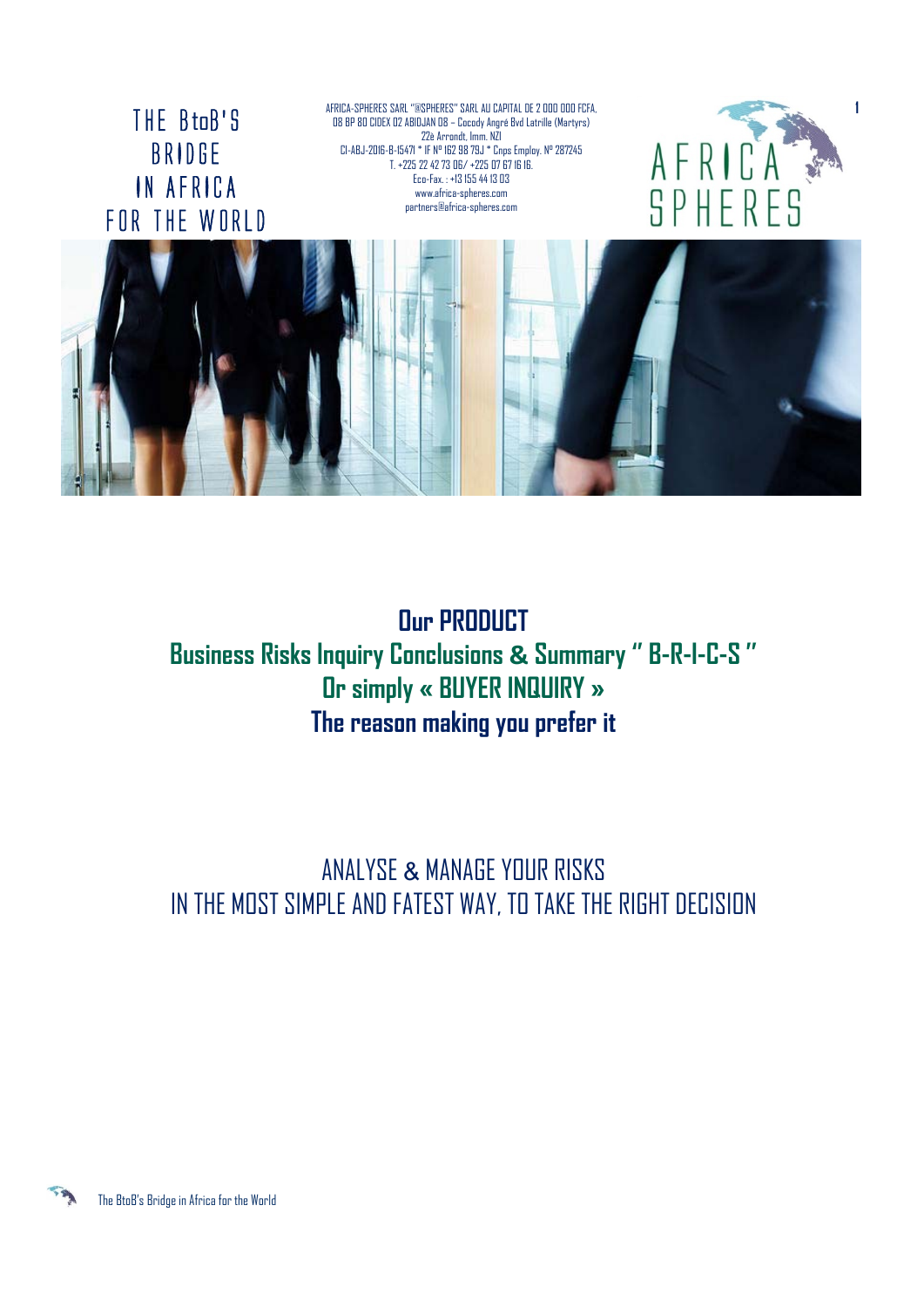# **B-R-I-C-S**



The Product "BRICS" or BUYER INQUIRY, is our synthetic financial assessment of the quality of your partners, your prospects or your customers. Choose the preferred bridge for a better monitoring of your current receivables to avoid recording an accounting loss (provision  $\ell$  depreciation = hidden costs in the balance sheets), but also for your future receivables, insuring you are not dealing with a fictitious company, a wicked partner, or a potential customer / buyer who will not be able to fulfill his commitments, and thus, you get ready to take your best credit and exposure decision.



Time is even more money, we simplify your reading. No more needs of turning tens of pages, so everything you need to make your decision is there ! **BRICS only holds 03 to 05 Maximum pages**, visit our website : www.africa-spheres.com to get a view of the two versions in English and French.



Sections that allow you to select main Analysis elements upstream, going from the identification/legal informations of your prospects, partners or buyers and merging in their financial situation through their assets (financial statements) and above all our recommendations for your tailored credit exposure.



Signals (**Green**-**Orange**-**Red**), **at least 12 Ratios** when you access them, giving you a quick overview of the quality of our analyzes. If necessary you can go deeply, in detail for each type of signal.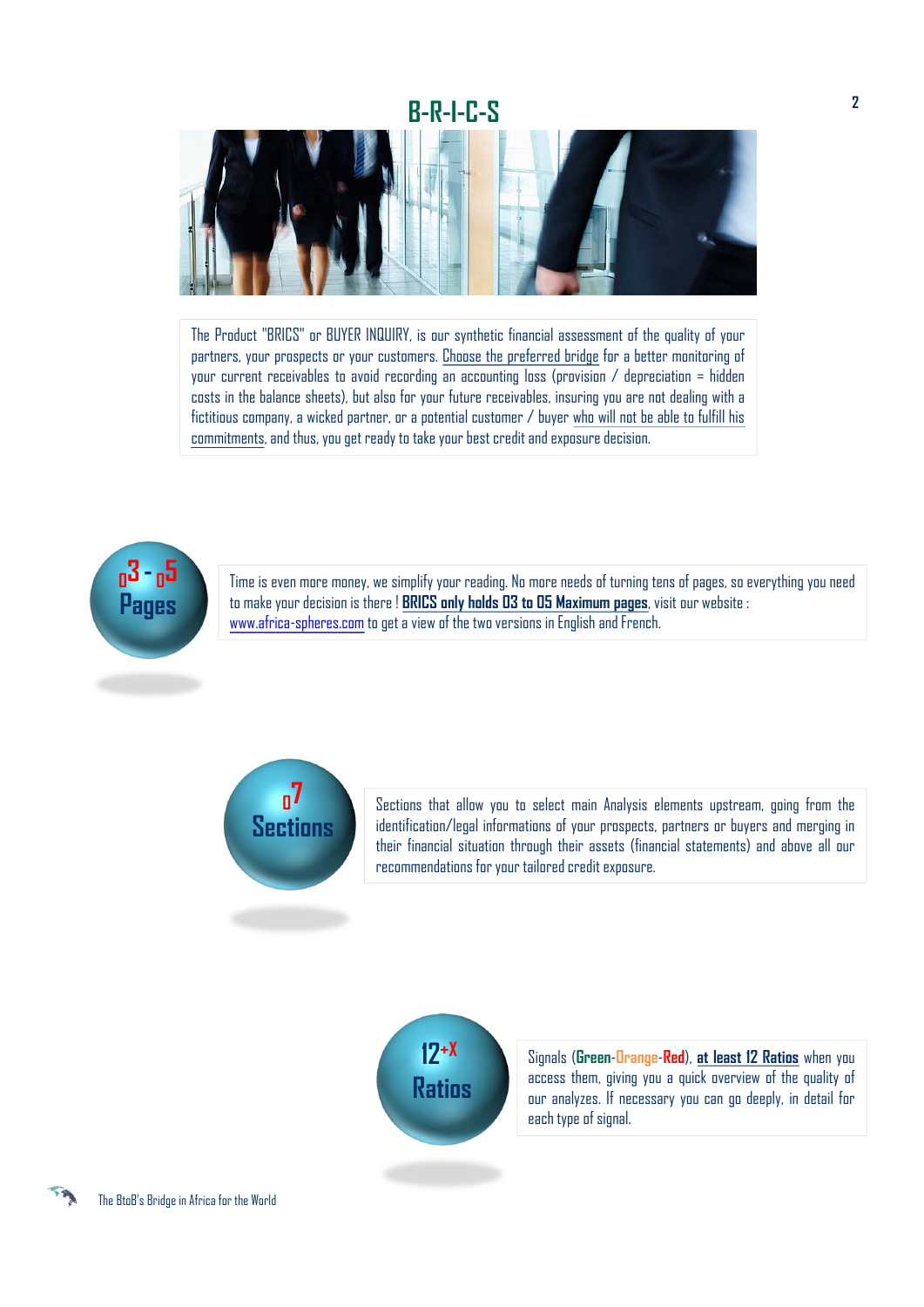

## Grids for cross-checking legal and social information (shareholding and their weight, changes in shares over at least 5 years),

The entity's activities and its sector views (historical and weight of the entity compared to its competitors), the principal managers/board members,…

#### **SECTIONS C : The Client Informations (your order)**

A dedicated Client section to assess the quality of our "response time" commitments, as well as the threshold of our recommendation for your exposure in Short and Medium term. In addition, we guarantee all our clients with **unique access code (pass word)** for all notifications, reports and documents delivered from our side, regardless of the nature/Lay Out of our file (PDF-WORD-EXCEL-HTM)

### **SECTIONS D-E : Our Work**

A major innovation compared to current market standards (and from our competitors), is our highlighting the strengths and weaknesses based on 5 key points for each line, dynamics and short-term constraints related to the activities analyzed. At all, allowing you to go even faster in your decision. Our conclusions (Scoring of the company with a simple explanation) and our recommendations, are added to opinion of the main partners of the company presented in couple (Clients-Suppliers-Banks ..)

#### **SECTIONS F : Financial & Accounting Data**

Our approach is to obtain the information from the audited company itself, it is not excluded that its suppliers (our Client) could get them directly and in this case they ask us to analyze for our recommendations of their exposure.

Our presentation is both simple and dynamic (FUNCTIONAL mode) highlights the weight of the assets/liabilities and Revenues/Costs. Whatever the local uses of the Financial Statements (Ohada Accounting system for West/Central Africa, or Anglo-Saxon GAAP system ...) this presentation unifies the analysis for our clients. Another innovation relates to the variation of the main items from one financial year to another, for growth/lack of performances counted.

### **SECTIONS G : The Ratios**

We do not invent the "wheel or principles" of the international standards of the EPM (Enterprise Performance Management), we associate the local instructions of trade laws (OHADA), as well as instructions of our Central Banks. We qualify them, and through their signals, you know whether to **stop**, **slow down** or **Improve** your commitments..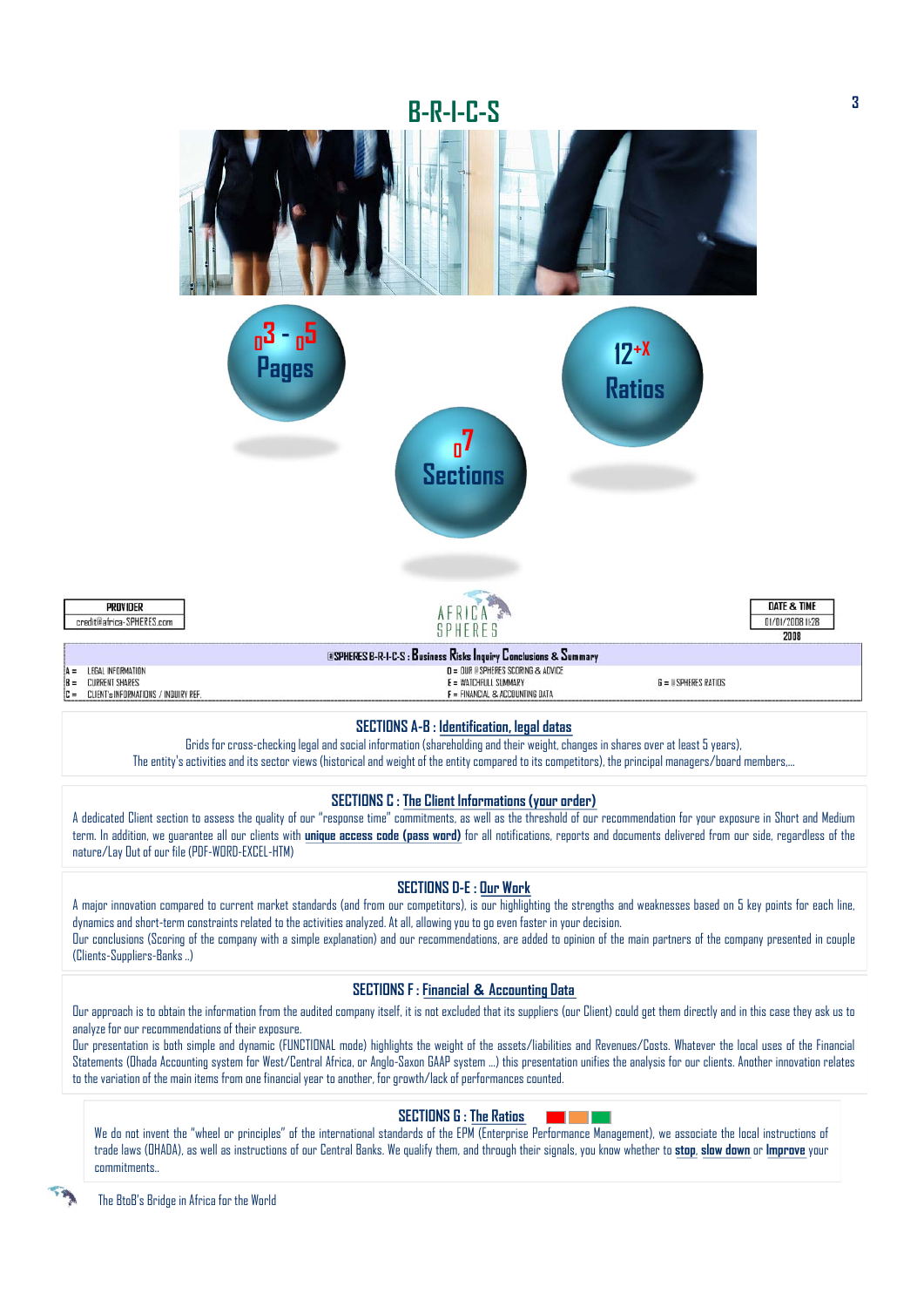

# **APPENDIX – BRICS Presentation**



# ANALYSE & MANAGE YOUR RISKS IN THE MOST SIMPLE AND FATEST WAY, TO TAKE THE RIGHT DECISION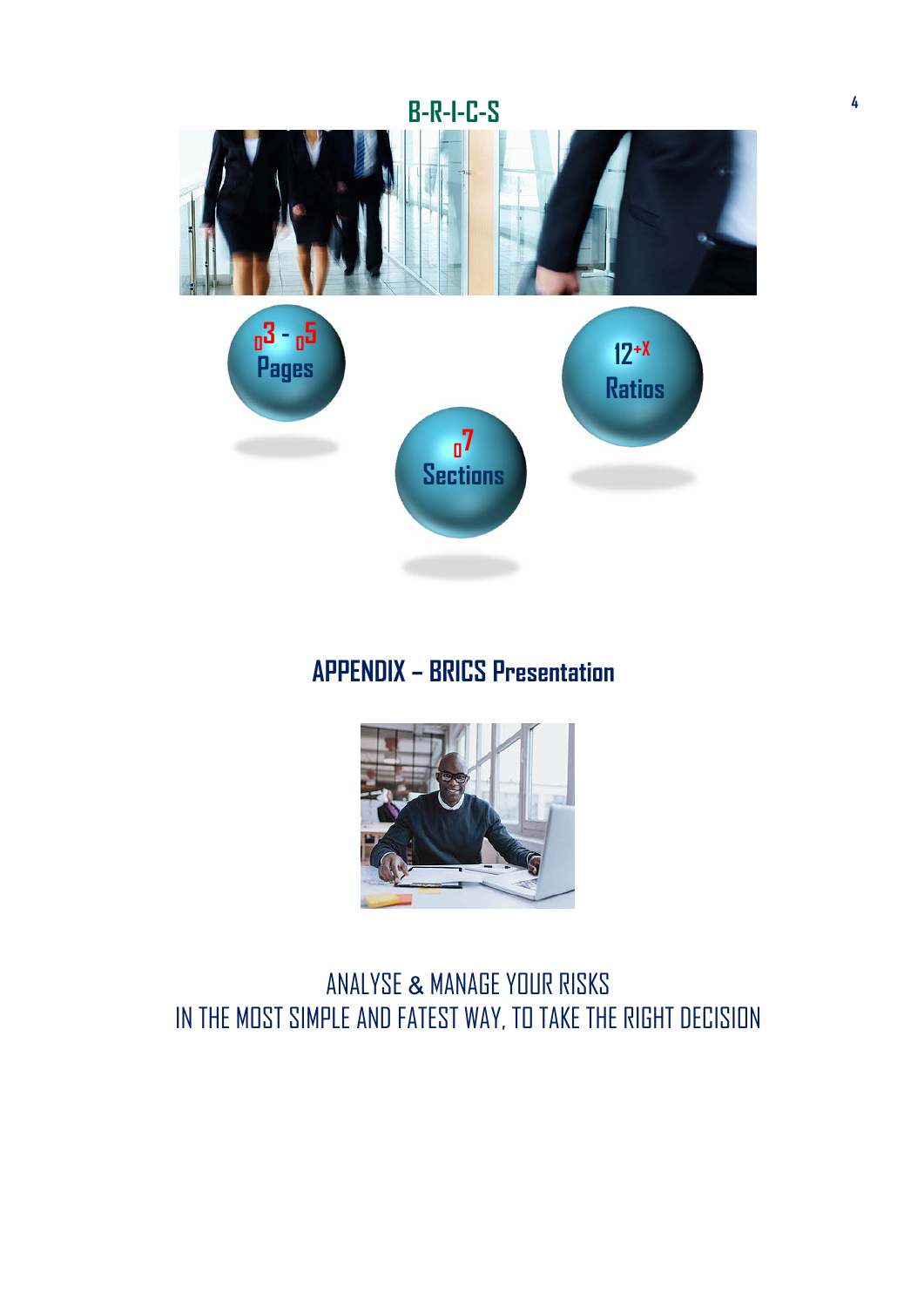| PROVIDER<br>credit@africa-SPHERES.com                                                                                       |                     |  | SPHFRFS                                                                                                                              |      |                                                | DATE & TIME<br>01/01/2008 11:28<br>2008 |  |  |  |
|-----------------------------------------------------------------------------------------------------------------------------|---------------------|--|--------------------------------------------------------------------------------------------------------------------------------------|------|------------------------------------------------|-----------------------------------------|--|--|--|
| <b>@SPHERES B-R-I-C-S: Business Risks Inquiry Conclusions &amp; Summary</b>                                                 |                     |  |                                                                                                                                      |      |                                                |                                         |  |  |  |
| LEGAL INFORMATION<br>$A =$<br><b>CURRENT SHARES</b><br><b>B</b> =<br>CLIENT's INFORMATIONS / INQUIRY REF.<br>$\mathbb{C} =$ |                     |  | $D = DUR$ espheres scoring & advice<br>$G = \text{QSPHERES RATIONS}$<br>$E = WATEHFLUL SUMMARY$<br>$F =$ FINANCIAL & ACCOUNTING DATA |      |                                                |                                         |  |  |  |
|                                                                                                                             |                     |  | <b>LEGAL INFORMATION</b>                                                                                                             |      |                                                |                                         |  |  |  |
| <b>Name</b>                                                                                                                 | AFRICA-SPHERES      |  | <b>CREATION YEAR</b>                                                                                                                 | 1975 | LIFE IN NBER OF YEAR YTD                       | 33                                      |  |  |  |
| <b>@SPHERES</b><br><b>Initials</b>                                                                                          |                     |  |                                                                                                                                      |      | HYSTORICAL ACTIVITIES / ACTIVITIES SECTOR VIEW |                                         |  |  |  |
| <b>Legal FORM</b>                                                                                                           | <b>LTD</b>          |  |                                                                                                                                      |      |                                                |                                         |  |  |  |
| <b>Registration Number</b>                                                                                                  | CI-ABJ-1975-B-77777 |  |                                                                                                                                      |      |                                                |                                         |  |  |  |

| . .                               |                       |  |
|-----------------------------------|-----------------------|--|
| <b>COUNTRY</b>                    | <b>COTE D'IVOIRE</b>  |  |
| TOWN                              | ABIDJAN               |  |
| <b>HeadQuarter</b>                | XXXXX                 |  |
| <b>Central Bank Activity Code</b> | 031 XXX               |  |
| <b>Central Bank Activity Name</b> | XXXXX                 |  |
| P/O BOX - POSTAL NUM.             | XXXXX                 |  |
| Tél.:                             | XXXXX                 |  |
| Fax. :                            | XXXXX                 |  |
| <b>Mother Company</b>             | Weight in % of Shares |  |
| XXXXX                             | XXXXX                 |  |
|                                   |                       |  |
| Manager 1                         | <b>Position</b>       |  |
| XXXXX                             | XXXXX                 |  |
| Manager 2                         | Position              |  |
| XXXXX                             | XXXXX                 |  |
| Manager 3                         | Position              |  |

#### **CURRENT SHARES**

**B**

|                     | Number of<br><b>Shares</b> | Weight<br>$in\%$ | <b>AMOUNTS</b> | COMMENTS IF ANY CHANGE IN THE SHARES DURING LAST 5 YEARS |
|---------------------|----------------------------|------------------|----------------|----------------------------------------------------------|
| ShareHolder Nº 1    |                            |                  |                |                                                          |
| XXXXX               | XXXXX                      | XXXXX            | XXXXX          |                                                          |
| ShareHolder Nº 2    |                            |                  |                |                                                          |
| XXXXX               | XXXXX                      | XXXXX            | XXXXX          |                                                          |
| ShareHolder Nº 3    |                            |                  |                |                                                          |
|                     |                            |                  |                |                                                          |
| <b>TOTAL SHARES</b> |                            | 0,00%            |                |                                                          |

|                                    |            | CLIENT's INFORMATIONS / INQUIRY REF.     |              |             |  |  |  |
|------------------------------------|------------|------------------------------------------|--------------|-------------|--|--|--|
| DOCUMENT FOR THE EXCLUSIVE NEED OF | xxxxx      | CLIENT's INTERNAL CODE = XXXXX           |              |             |  |  |  |
| Client's References / INQUIRY REF. | XXXXX      |                                          |              |             |  |  |  |
| Date of Order                      | 29/12/2007 | CREDIT / EXPOSURE REQUESTED = 1          | XXXXX        | <b>EURO</b> |  |  |  |
| Date of @SPHERES's Answer          | 01/01/2008 | <b>CREDIT / EXPOSURE BY @SPHERES = 1</b> | <b>XXXXX</b> | <b>EURO</b> |  |  |  |
| Response Time (in Days)            |            | <b>@SPHERES Credit Approval %</b>        | 0.00%        |             |  |  |  |

|                                                                                                                                                                                                                                               |                                                                                                                                                                                                                                                                                                                                                                                                                                                                                                                                              |                               | <b>OUR @SPHERES SCORING &amp; ADVICE</b> |                                                                              |                                                                                                                                                                                                                                                                                                                                                                                          |                                                                                                        |  |  |  |  |
|-----------------------------------------------------------------------------------------------------------------------------------------------------------------------------------------------------------------------------------------------|----------------------------------------------------------------------------------------------------------------------------------------------------------------------------------------------------------------------------------------------------------------------------------------------------------------------------------------------------------------------------------------------------------------------------------------------------------------------------------------------------------------------------------------------|-------------------------------|------------------------------------------|------------------------------------------------------------------------------|------------------------------------------------------------------------------------------------------------------------------------------------------------------------------------------------------------------------------------------------------------------------------------------------------------------------------------------------------------------------------------------|--------------------------------------------------------------------------------------------------------|--|--|--|--|
|                                                                                                                                                                                                                                               | NO SHORT TERM RISK<br><b>MEDIUM RISK</b><br>$=$ $@SPHERES$ A<br>$=$ <b>@SPHERES B</b>                                                                                                                                                                                                                                                                                                                                                                                                                                                        | <b><u><b>aspheres</b></u></b> |                                          |                                                                              | <b>HIGH RISK</b><br>$=$ <b>@SPHERES C</b>                                                                                                                                                                                                                                                                                                                                                | <b>BAD RISK</b><br>$=$ <b>aspheres</b> $\bf{D}$                                                        |  |  |  |  |
|                                                                                                                                                                                                                                               | <b>Strenghts</b>                                                                                                                                                                                                                                                                                                                                                                                                                                                                                                                             | <b>B3</b>                     |                                          |                                                                              | Weaknesses                                                                                                                                                                                                                                                                                                                                                                               |                                                                                                        |  |  |  |  |
| Great Equity Position, despite the losses counted before the year 2014, thanks to the great performances of the<br>two previous years (2014-2015). No Threat to the Operating Continuity, according to the OHADA Trade and<br>Accountig Laws. |                                                                                                                                                                                                                                                                                                                                                                                                                                                                                                                                              |                               |                                          |                                                                              | on the medium-term difficulties to reach commitments.                                                                                                                                                                                                                                                                                                                                    | Quite fragile Cash position , with an impact on the overall liquidity remains on thread and can switch |  |  |  |  |
| 7                                                                                                                                                                                                                                             | The Company is very liquid at all, despite of the situation of banks overdrafts. But pay attention to the global<br>exposure vis-a-vis short and medium term debts.                                                                                                                                                                                                                                                                                                                                                                          |                               | $\overline{2}$                           | High level of debt Exposure (global situation of Medium and Long term Debt). |                                                                                                                                                                                                                                                                                                                                                                                          |                                                                                                        |  |  |  |  |
| 3                                                                                                                                                                                                                                             |                                                                                                                                                                                                                                                                                                                                                                                                                                                                                                                                              |                               |                                          |                                                                              | We monitored the ability to transform all elements of the Assets in Cash flow.<br>Overall DSO of Inventories and receivables are more than 90 days. An important amount<br>representing the equivalent of 50% of receivable is on the Main Shareholder and mother company<br>XXXX, linked to Cash Convention with Shareholders, while the company is under bank overdrafts<br>processes. |                                                                                                        |  |  |  |  |
|                                                                                                                                                                                                                                               |                                                                                                                                                                                                                                                                                                                                                                                                                                                                                                                                              |                               |                                          |                                                                              | OSO of suppliers are very long (also more than 90 days)                                                                                                                                                                                                                                                                                                                                  |                                                                                                        |  |  |  |  |
| 5                                                                                                                                                                                                                                             |                                                                                                                                                                                                                                                                                                                                                                                                                                                                                                                                              |                               |                                          | 5                                                                            |                                                                                                                                                                                                                                                                                                                                                                                          |                                                                                                        |  |  |  |  |
|                                                                                                                                                                                                                                               | Short Term Dynamism                                                                                                                                                                                                                                                                                                                                                                                                                                                                                                                          |                               |                                          |                                                                              |                                                                                                                                                                                                                                                                                                                                                                                          | <b>Short Term Potential Risks</b>                                                                      |  |  |  |  |
|                                                                                                                                                                                                                                               | According to the Director, important amounts of receivables are essentially earned on the Ivorian Government, with<br>the usual trend of Extending periods of recovery that could strengthen the cash position. He founded hopes on the new<br>clearance of domestic debt of the state program of Côte d'Ivoire to local suppliers who should reach a good<br>implementation phase in 2016, according to the important public interest by donors on Bonds issued by the Ivory Coast<br>State and success counted on various stock exchanges. |                               |                                          |                                                                              |                                                                                                                                                                                                                                                                                                                                                                                          |                                                                                                        |  |  |  |  |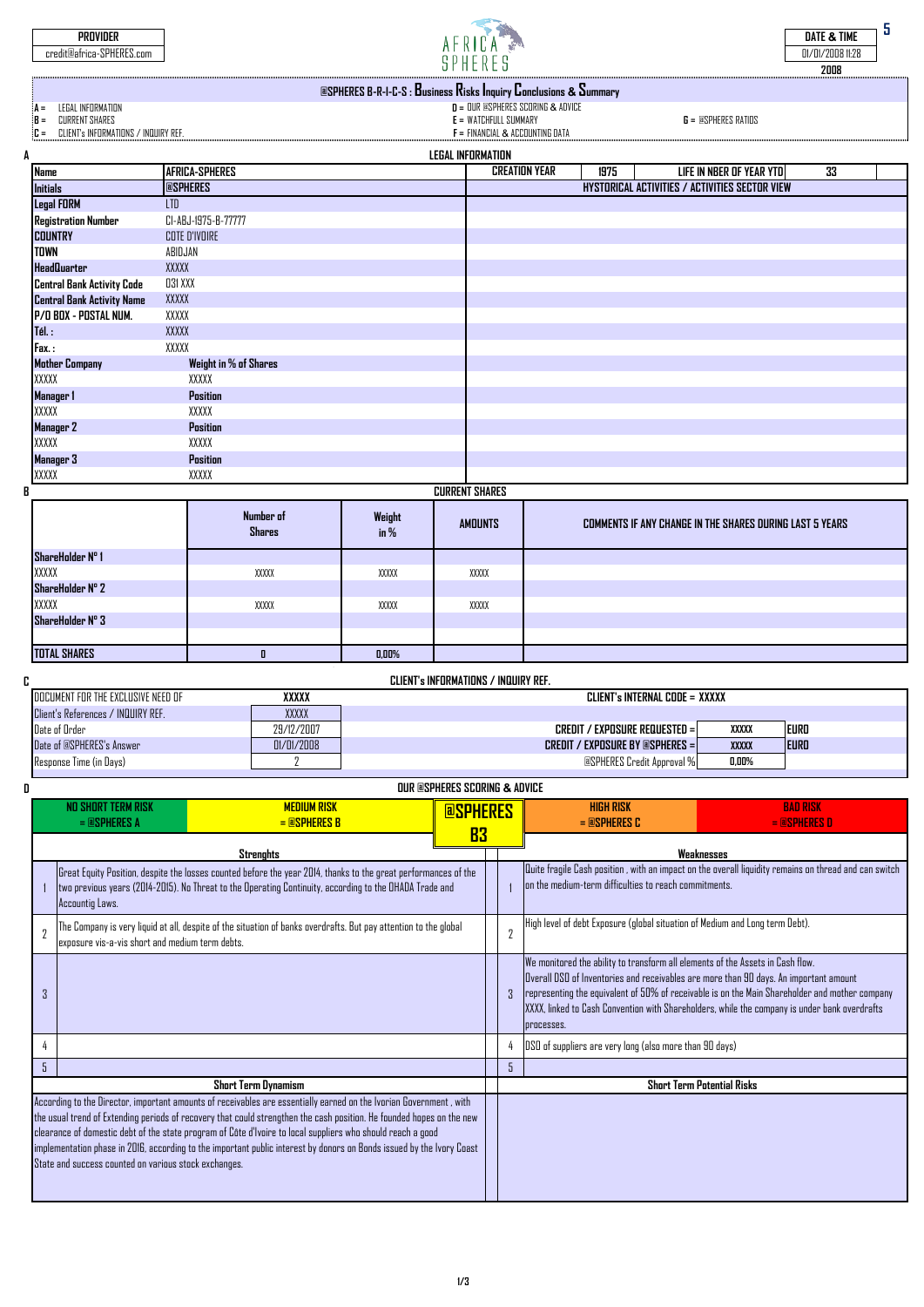| PROVIDER<br>credit@africa-SPHERES.com                                                                       | SPHFRFS                                                           |                                                                                                       |                              | DATE & TIME<br>01/01/2008 11:28<br>2008 |
|-------------------------------------------------------------------------------------------------------------|-------------------------------------------------------------------|-------------------------------------------------------------------------------------------------------|------------------------------|-----------------------------------------|
|                                                                                                             | @SPHERES B-R-I-C-S : Business Risks Inquiry Conclusions & Summary |                                                                                                       |                              |                                         |
| LEGAL INFORMATION<br>$A =$<br>$B =$<br>CURRENT SHARES<br>CLIENT's INFORMATIONS / INQUIRY REF.<br><b>C</b> = |                                                                   | $D = DUR$ espheres scoring & advice<br>$E = WATEHEHILI SIIMMARY$<br>$F = FINANCIAL & ACCDUNTING DATA$ | $G = \text{RSPHERES RATING}$ |                                         |
|                                                                                                             | <b>WATCHFULL SUMMARY</b>                                          |                                                                                                       |                              |                                         |
|                                                                                                             | MAIN ACTORS OF THE COMPANY                                        |                                                                                                       | <b>COMMENTS</b>              |                                         |

| <b>TYPE</b>          | <b>NAME</b> | <b>COUNTRY</b> |                                                                                                                                                                                                                    |
|----------------------|-------------|----------------|--------------------------------------------------------------------------------------------------------------------------------------------------------------------------------------------------------------------|
| BANK - 1             | XXXXX       | XXXXX          | NO COMMENTS                                                                                                                                                                                                        |
| <b>BANK - 2</b>      | XXXXX       | XXXXX          | NO COMMENTS                                                                                                                                                                                                        |
| <b>ISUPPLIER - 1</b> | XXXXX       | XXXXX          | NO ANSWER                                                                                                                                                                                                          |
| SUPPLIER - 2         | XXXXX       | XXXXX          | <b>NO ANSWER</b>                                                                                                                                                                                                   |
| CLIENT -             | XXXXX       | XXXXX          | TINFORMAL CONTACT CONFIRMED THAT THE CEO OF XXXX HAS GOOD RELATIONS WITH THE AUTHORITIES. NO<br>MAJOR DEBTS OF THE MINISTRY ARE PERIODICALLYTREATED BY FINANCE MINISTRY. SO HOPE CLEAN ACCOUNT<br>BEFORE END 2016. |

**THIS COMPANY IS SCORED ''@SPHERES B3" = ACCEPTABLE/MEDIUM RISK ON A COMPANY WITH NATIONAL PRESENCE.**

**FINANCIAL & ACCOUNTING DATA THIS COMPANY IS LEADER IN ITS SEGMENT AND REMAINS STRONG BUSINESS PARTNER. OFFICIAL ANSWERS OF BANKS HAVE NOT BEEN POSSIBLE BUT OTHER SOURCES WE HAVE, CONFIRMED THAT CONFIDENCE IS GRANTED TO XXXX . EVEN IF ITS CASH POSITION REMAINS AWKWARD WE SUGGEST VIGILENCE IN RELATIONS AND IN CONDITIONS OF SALES, TO BE BASED ON ADVANCES ON ORDERS BETWEEN 30% AND 50% FOR KIND ANTICIPATE ON TIME TO BE TAKEN FOR THE PAYMENT.**

| DATA DRIGIN ==><br>Company's Financial Department |                   |                   |                 |  | Local Source                                | OTHER:            |                   |             |
|---------------------------------------------------|-------------------|-------------------|-----------------|--|---------------------------------------------|-------------------|-------------------|-------------|
|                                                   |                   |                   |                 |  |                                             |                   |                   |             |
| <b>ASSETS</b>                                     | 2015              | 2014              | Var in          |  | <b>LIABILITIES</b>                          | 2015              | 2014              | Var in<br>% |
| <b>FIXED ASSETS</b>                               | 1 201 263 157.00  | 1195 536 588.00   | 0%              |  | <b>EQUITY, Med-and-Long TERM DEBT (MLT)</b> | 4 993 021 738.00  | 3 046 395 646.00  | 64%         |
| Land, Buildings                                   |                   |                   |                 |  | Capital                                     | 188 950 000.00    | 188 950 000.00    |             |
| Intangible Assets (Trade Property, Patent,)       | 562 303 688.00    | 584 222 297,00    |                 |  | ShareHolders Uncalled Equity                |                   |                   |             |
| Capitalized expenses                              |                   |                   |                 |  | Results brought forward                     | 1 305 445 518.00  | 1706 796 790.00   |             |
| Marchinery and Equipment                          | 424 116 716.00    | 438 198 731.00    |                 |  | Year Net Result                             | 3 012 473 650.00  | 598 648 728.00    |             |
| Office Equipments, IT, Software                   | 133 458 853.00    | 138 911 851.00    |                 |  | All Kind of Reserves                        | 206 801 783.00    | 206 802 383.00    |             |
| Car and Others Movables                           | 9 969 900.00      | 13 875 009.00     |                 |  | Donated Equity, Premiums, Reeval., Others   |                   |                   |             |
| <b>Financial Assets</b>                           | 71 414 000.00     | 20 328 700.00     |                 |  | <b>Financial Dehts</b>                      | 12.918.013.00     | 118 234 024.00    |             |
| Others                                            |                   |                   |                 |  | Others(includ. Contingent Reserves)         | 266 432 774.00    | 226 963 721.00    |             |
| <b>CURRENTS ASSETS</b>                            | 9 781 156 367.00  | 10 873 389 014.00 | $-10%$          |  | <b>CURRENT LIABILITIES (SHORT TERM)</b>     | 6 645 070 208.00  | 5 877 414 743.00  | 13%         |
| Stocks, Inventories                               | 3 774 102 104 00  | 3 674 810 597.00  |                 |  |                                             |                   |                   |             |
| Trade creditors, payment on accounts              | 634 248 701.00    | 701 245 495.00    |                 |  | Customers, advances received                | 255 542 102.00    | 316 606 185.00    |             |
| Customers                                         | 3 281 768 934.00  | 3 495 964 482,00  |                 |  | Trade suppliers Debts                       | 3 851 606 882.00  | 3 163 285 592.00  |             |
| Tax & Social Assets                               | $-500.00$         | 1000 000 000.00   |                 |  | Tax & Social liabilites                     | 1 696 671 225.00  | 1498 772 967.00   |             |
| Other receivables                                 | 2 091 037 128.00  | 2 001 368 440.00  |                 |  | Other liabilities                           | 841 249 999.00    | 898 749 999.00    |             |
| Deferred expenses                                 |                   |                   |                 |  | Deferred revenue                            |                   |                   |             |
| <b>POSITIVE TREASURY</b>                          | 2 783 315 000.00  | 186 982 406,00    | 1389%           |  | <b>NEGATIVE TREASURY</b>                    | 2 127 642 578.00  | 3 332 097 619.00  | $-36%$      |
|                                                   |                   |                   |                 |  |                                             |                   |                   |             |
| Bank, Cash, Cheq, invest. Income                  | 2 783 315 000.00  | 186 982 406.00    |                 |  | Bank, Cash, Cheques                         | 2 127 642 578.00  | 3 332 097 619.00  |             |
| <b>TOTAL ASSETS</b>                               | 13 765 734 524,00 | 12 255 908 008,00 | 12 <sup>9</sup> |  | <b>TOTAL LIABILITIES</b>                    | 13 765 734 524.00 | 12 255 908 008.00 | 12%         |

| PROFIT AND LOSS ACCOUNT IN LOCAL CURRENCY                                                                  |                                                   |                                                        |        |  |                                                                                      |                                 |                                                                      |                |  |  |
|------------------------------------------------------------------------------------------------------------|---------------------------------------------------|--------------------------------------------------------|--------|--|--------------------------------------------------------------------------------------|---------------------------------|----------------------------------------------------------------------|----------------|--|--|
| <b>EXPENSES</b>                                                                                            | 2015                                              | 2014                                                   | Var in |  | <b>INCOME</b>                                                                        | 2015                            | 2014                                                                 | Var in<br>$\%$ |  |  |
| Purchase of raw materials, goods and related supplies                                                      | 9 170 314 800,00                                  | 8 365 548 320,00                                       | 10%    |  | SALES OF GOODS & PRODUCTS                                                            | 12 945 902 354,00               | 10 898 155 958,00                                                    | 19%            |  |  |
| Changes in inventory                                                                                       | -723 124 950.00                                   | -716 421 890,00                                        |        |  | SALES OF SERVICES, WORK RENDERED                                                     |                                 |                                                                      |                |  |  |
| Others Expenses                                                                                            | 1 379 868 081.00                                  | 2 461 095 126.00                                       | $-44%$ |  | OTHER REVENUES & PRODUCTS                                                            | 935 870 197.00                  | 1700 398 158.00                                                      | $-45%$         |  |  |
| Transportation<br>External services (Ohada Serv. A)<br>External services (Ohada Serv. B)<br>Other expenses | 83 605 391.00<br>798 516 281,00<br>497 746 409.00 | 103 711 845.00<br>1 224 711 547,00<br>1 132 671 734,00 |        |  | Additional income<br>Grants<br>Other Income<br>Stored, Capitalised & Own Production. | 87 044 186.00<br>848 826 011.00 | 2 325 000,00<br>482 500 000.00<br>1 015 573 158,00<br>200 000 000,00 |                |  |  |
| <b>Taxes</b>                                                                                               | 263 773 843.00                                    | 153 400 905.00                                         | 72%    |  | <b>CHARGES TRANSFER</b>                                                              | 15 850 318.00                   | 15 649 173,00                                                        | 1%             |  |  |
|                                                                                                            |                                                   |                                                        |        |  |                                                                                      |                                 |                                                                      |                |  |  |
| <b>Staff Expenses</b>                                                                                      | 203 951 509,00                                    | 1 074 450 514,00                                       | $-81%$ |  |                                                                                      | 0.00                            | 0.00                                                                 |                |  |  |
| <b>Amortization &amp; Provisions</b>                                                                       | 423 876 288,00                                    | 370 031 182,00                                         | 15%    |  | Amortization & Provisions written back                                               | 226 964 146,00                  | 206 910 830,00                                                       |                |  |  |
| <b>Total Operating Expenses</b>                                                                            | 10 718 659 571,00                                 | 11 708 104 157,00                                      | $-8%$  |  | <b>Total Operating Revenues</b>                                                      | 14 124 587 015.00               | 12 821 114 119,00                                                    | 10%            |  |  |
| <b>Operating Profit</b>                                                                                    | 3 405 927 444.00                                  | 1 113 009 962.00                                       |        |  | <b>Operating Loss</b>                                                                |                                 |                                                                      |                |  |  |
| <b>Financial Expenses</b>                                                                                  | 298 388 383.00                                    | 545 153 381,00                                         | $-45%$ |  | <b>Financial Revenues</b>                                                            | 0.00                            | 64 500 000.00                                                        |                |  |  |
| Financial Profit                                                                                           |                                                   |                                                        |        |  | Financial Loss                                                                       | -298 388 383.00                 | -480 653 381.00                                                      |                |  |  |
| Non operating expenses (Exceptionals)                                                                      | 350.00                                            | 1,00                                                   | 34900% |  | <b>Non operating Revenues (Exceptionals)</b>                                         | 20 574 211.00                   | 1 292 148,00 1492%                                                   |                |  |  |
| Non Operating Profit                                                                                       | 20 573 861.00                                     | 1 292 147,00                                           |        |  | Non Operating Loss                                                                   |                                 |                                                                      |                |  |  |
| <b>TOTAL EXPENSES</b>                                                                                      | 11 017 048 304.00                                 | 12 253 257 539,00                                      | $-10%$ |  | <b>TOTAL INCOME</b>                                                                  | 14 145 161 226.00               | 12 886 906 267.00                                                    | 10%            |  |  |
| <b>Corporation Tax</b>                                                                                     | 115 639 272,00                                    | 35 000 000,00                                          | 230%   |  |                                                                                      |                                 |                                                                      |                |  |  |
| <b>POSITIVE NET RESULT / PROFIT</b>                                                                        | 3 012 473 650.00                                  | 598 648 728.00                                         | 403%   |  | <b>NEGATIVE NET RESULT / LOSS</b>                                                    |                                 |                                                                      |                |  |  |
| <b>TOTAL STAFF MEMBERS</b>                                                                                 | 4 852.00                                          | 4 325,00                                               | 12%    |  |                                                                                      |                                 |                                                                      |                |  |  |

. .

| <b>EXPENSES</b>                                  | 2015              | 2014              | Var in<br>% | <b>INCOME</b>                                | 2015              | 2014               | Var in<br>$\%$ |
|--------------------------------------------------|-------------------|-------------------|-------------|----------------------------------------------|-------------------|--------------------|----------------|
|                                                  |                   |                   |             |                                              |                   |                    |                |
| ise of raw materials, goods and related supplies | 9 170 314 800.00  | 8 365 548 320.00  | 10%         | SALES OF GOODS & PRODUCTS                    | 12 945 902 354.00 | 10 898 155 958.00  | 19%            |
| es in inventory                                  | $-723$ 124 950.00 | -716 421 890.00   |             | SALES OF SERVICES, WORK RENDERED             |                   |                    |                |
| Expenses                                         | 379 868 081.00    | 2 461 095 126,00  | $-44%$      | OTHER REVENUES & PRODUCTS                    | 935 870 197.00    | 1700 398 158.00    | $-45%$         |
| Transportation                                   | 83 605 391,00     | 103 711 845,00    |             | Additional income                            | 87 044 186,00     | 2 325 000,00       |                |
| External services (Ohada Serv. A)                | 798 516 281,00    | 1 224 711 547,00  |             | Grants                                       |                   | 482 500 000,00     |                |
| External services (Ohada Serv. B)                |                   |                   |             | Other Income                                 | 848 826 011.00    | 1 015 573 158.00   |                |
| Other expenses                                   | 497 746 409,00    | 1 132 671 734,00  |             | Stored, Capitalised & Own Production.        |                   | 200 000 000,00     |                |
|                                                  | 263 773 843,00    | 153 400 905,00    | 72%         | <b>CHARGES TRANSFER</b>                      | 15 850 318,00     | 15 649 173,00      | 1%             |
|                                                  |                   |                   |             |                                              |                   |                    |                |
| xpenses                                          | 203 951 509,00    | 1 074 450 514,00  | $-81%$      |                                              | 0,00              | 0,00               |                |
|                                                  |                   |                   |             |                                              |                   |                    |                |
| zation & Provisions                              | 423 876 288,00    | 370 031 182,00    | 15%         | Amortization & Provisions written back       | 226 964 146,00    | 206 910 830,00     |                |
|                                                  |                   |                   |             |                                              |                   |                    |                |
| <b>Total Operating Expenses</b>                  | 10 718 659 571,00 | 11 708 104 157,00 | $-8%$       | <b>Total Operating Revenues</b>              | 14 124 587 015.00 | 12 821 114 119,00  | 10%            |
| <b>Operating Profit</b>                          | 3 405 927 444,00  | 1 113 009 962,00  |             | <b>Operating Loss</b>                        |                   |                    |                |
| <b>Financial Expenses</b>                        | 298 388 383.00    | 545 153 381.00    | $-45%$      | <b>Financial Revenues</b>                    | 0.00              | 64 500 000,00      |                |
| Financial Profit                                 |                   |                   |             | Financial Loss                               | -298 388 383,00   | -480 653 381.00    |                |
| Non operating expenses (Exceptionals)            | 350.00            | 1.00              | 34900%      | <b>Non operating Revenues (Exceptionals)</b> | 20 574 211,00     | 1 292 148,00 1492% |                |
| Non Operating Profit                             | 20 573 861.00     | 1 292 147.00      |             | Non Operating Loss                           |                   |                    |                |
| <b>TOTAL EXPENSES</b>                            | 11 017 048 304,00 | 12 253 257 539.00 | $-10%$      | <b>TOTAL INCOME</b>                          | 14 145 161 226,00 | 12 886 906 267.00  | 10%            |
| <b>Corporation Tax</b>                           | 115 639 272,00    | 35 000 000,00     | 230%        |                                              |                   |                    |                |
| <b>POSITIVE NET RESULT / PROFIT</b>              | 3 012 473 650.00  | 598 648 728,00    | 4039        | <b>NEGATIVE NET RESULT / LOSS</b>            |                   |                    |                |
|                                                  |                   |                   |             |                                              |                   |                    |                |